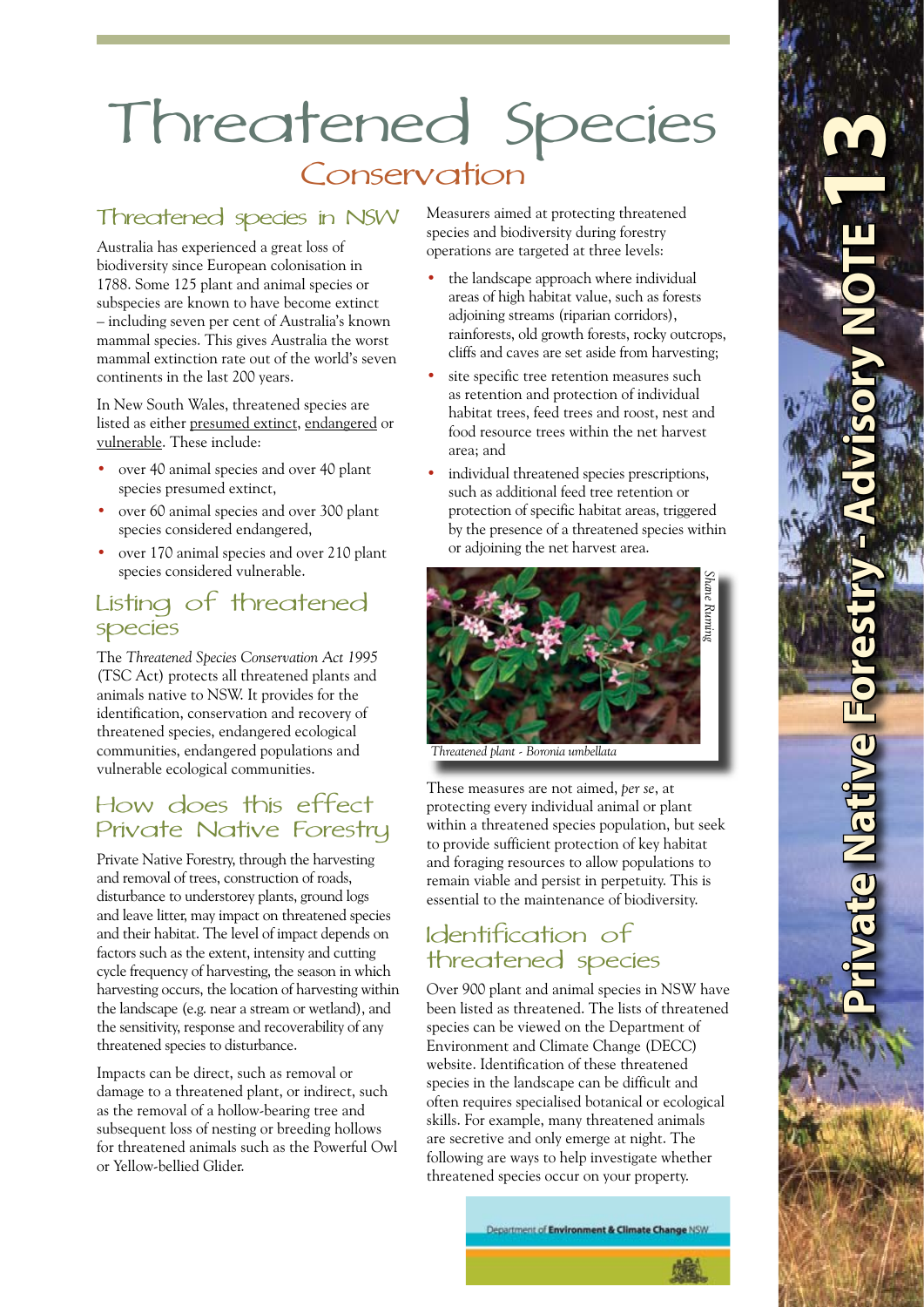# Identification of threatened species - helpful information

#### Species Records

You can make a search of threatened species records for your locality through the NPWS Wildlife Atlas Records Database which can be accessed on the DECC website. This atlas contains recorded sightings of plants, mammals, birds, reptiles, amphibians and endangered invertebrates in NSW. Not all the information associated with the individual records is available on the website, however you can apply to the DECC for more detailed information about individual sightings (terms and conditions apply). This information will give

#### Species Recovery Plans

A number of Recovery Plans for Threatened Species have been approved. These plans provide information on recovery actions for individual species. Recovery Plans may be viewed on the DECC website (refer to PNF Advisory Note 14).

DECC Threatened Species website allows a user to search for individual threatened species.



The DECC website for the Wildlife Atlas is: http:// wildlifeatlas.nationalparks.nsw.gov.au/wildlifeatlas/ watlas.jsp

# Species Profiles

You can get more details of a particular species by checking the threatened species profiles found on the DECC website. Over 100 threatened species profiles can be investigated, showing you what the species looks like as well as information on species distribution, habitat, ecology and threats. The profiles also explain what steps are being taken to help the recovery of the species. Refer to DECC website at http://www.threatenedspecies. environment.nsw.gov.au/index.aspx

# Other Information

If you do not have access to the web, you can contact DECC or a specialist fauna or flora consultant who can provide advice on threatened species in your locality.

#### Useful Websites

- Threatened Species Network www.wwf.org.au/tsn •
- Australian National Botanical Gardens www.anbg. gov.au •
- Environment Australia www.ea.gov.au •
- Greening Australia www.greeningaustralia.org.au •
- Birds Australia www.birdsaustralia.com.au •
- Community Access to Natural Resource Information www.canri.nsw.gov.au •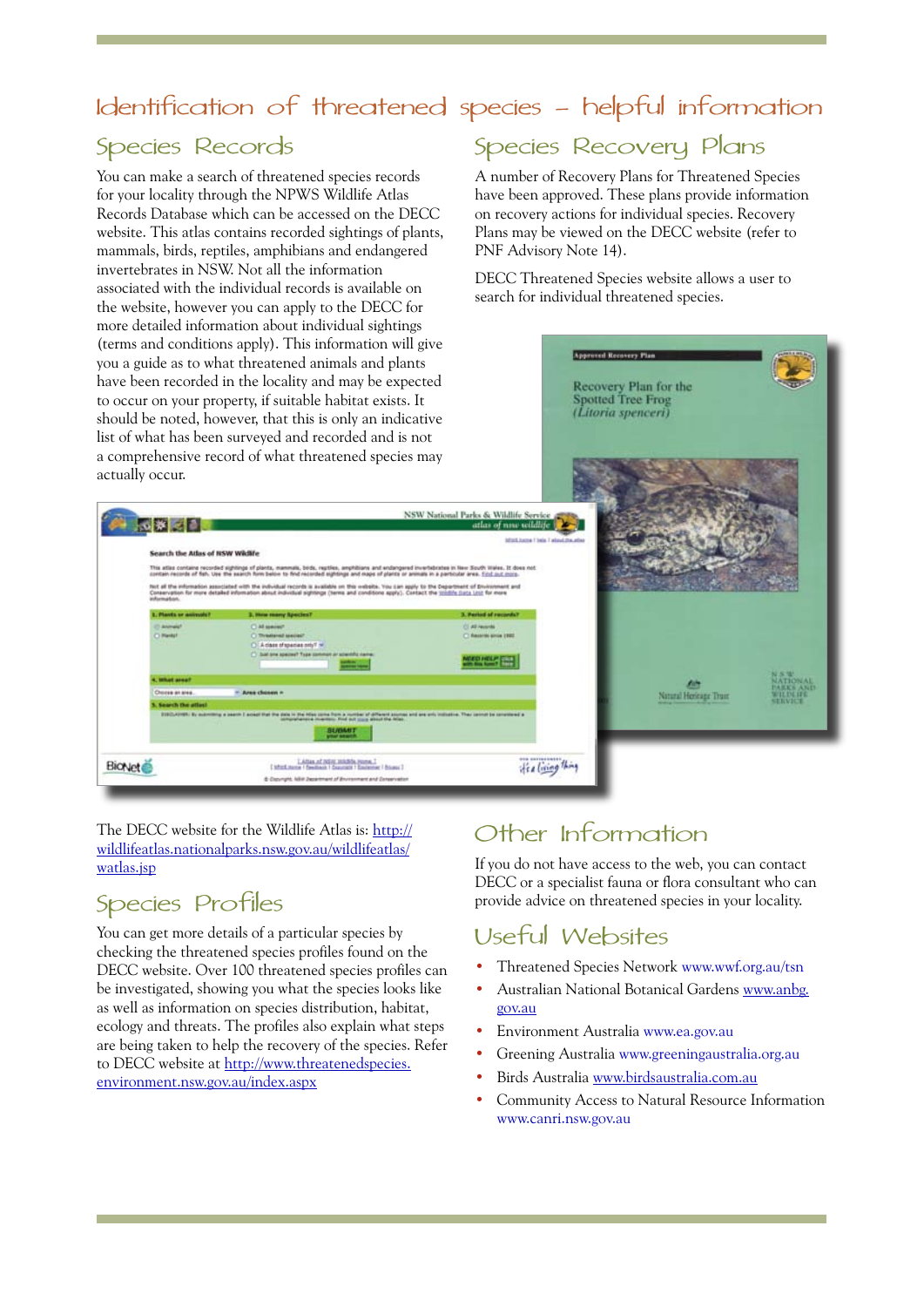## Key Habitats and Corridors

The Department of Environment and Climate Change (DECC) has mapped at a regional scale Key Habitats and Corridors in northern NSW to provide a framework of key fauna habitats and linking habitat corridors. Key habitat and corridor maps and the data used in this project are available through the CANRI website at www.canri.nsw.gov. au. This website allows the user to interrogate the Key Habitats and Corridors mapping and access other information such as the project summary and key fauna species profiles. Refer also Natural Resources Management Advisory Series Note 15 - Wildlife Corridors on the DEC website at:

http://www.nationalparks.nsw.gov.au/PDFs/landholder\_notes\_15\_Wildlifecorridors.pdf



*Example of the CANRI website information*

|              |                                                      |                                                                                                                                                                                                                                                                                                                                                                                                                                                                                                                                                                                                                                                                                       | threatened species                      |  |                                                                 |              | About threatened species in NSW   About this site   Site map                                                                                                                                                                                                                                                                                                                                                                                                                            |  |
|--------------|------------------------------------------------------|---------------------------------------------------------------------------------------------------------------------------------------------------------------------------------------------------------------------------------------------------------------------------------------------------------------------------------------------------------------------------------------------------------------------------------------------------------------------------------------------------------------------------------------------------------------------------------------------------------------------------------------------------------------------------------------|-----------------------------------------|--|-----------------------------------------------------------------|--------------|-----------------------------------------------------------------------------------------------------------------------------------------------------------------------------------------------------------------------------------------------------------------------------------------------------------------------------------------------------------------------------------------------------------------------------------------------------------------------------------------|--|
|              | species, populations & ecological communities of NSW |                                                                                                                                                                                                                                                                                                                                                                                                                                                                                                                                                                                                                                                                                       |                                         |  |                                                                 | Site search: |                                                                                                                                                                                                                                                                                                                                                                                                                                                                                         |  |
| Home         | <b>Species</b>                                       | <b>Threats</b>                                                                                                                                                                                                                                                                                                                                                                                                                                                                                                                                                                                                                                                                        | Recovery & threat abatement             |  | <b>Legislation &amp; Scientific Committee</b>                   |              |                                                                                                                                                                                                                                                                                                                                                                                                                                                                                         |  |
| du are hore: | Nome                                                 | In New South Wales, 1008 native species, populations and ecological communities are listed as threatened with<br>extinction. This website shows you what they look like, where and how they live, why they're threatened, and<br>what we can do to help bring them back from the brink of extinction.<br>Species, populations and ecological communities<br>. Dataled profiles on each threatened species, population and ecological community in NSW.<br>. Information on what's living in a particular type of habitat or region of NSW.                                                                                                                                            |                                         |  |                                                                 |              | Want to contribute to this site?<br>Like to contribute a photo or<br>comment on this site? Use our<br>feedback form<br><b>Racent Final listings</b>                                                                                                                                                                                                                                                                                                                                     |  |
|              |                                                      | Threatened species profile search                                                                                                                                                                                                                                                                                                                                                                                                                                                                                                                                                                                                                                                     |                                         |  |                                                                 |              | Acada dansareciza<br>Genuslesium auserbum<br>Hunter Valley Weeping Myall Woodland<br>of the Sydney Basin Bioregian                                                                                                                                                                                                                                                                                                                                                                      |  |
|              |                                                      |                                                                                                                                                                                                                                                                                                                                                                                                                                                                                                                                                                                                                                                                                       | What keywords are you<br>searching for? |  |                                                                 |              | <b>Bodalla Pomaderia</b><br>Sainy Mint-bush                                                                                                                                                                                                                                                                                                                                                                                                                                             |  |
|              |                                                      |                                                                                                                                                                                                                                                                                                                                                                                                                                                                                                                                                                                                                                                                                       | Other search options:                   |  | advanced keyword search<br>combined habitat & geographic search |              | White's Skink population in Broken Hill<br>Campley Biotegion<br>Australian Brush-burkey population in<br>the Randersar and Brigalon Belt South                                                                                                                                                                                                                                                                                                                                          |  |
|              |                                                      | <b>Recovery actions</b><br>. Recovery plans and threat abatement plans to help species, populations and ecological communities get<br>off the 'threatened' list.<br>. Information on the NSW Priorities Action Statement, which gives an overview of recovery actions for all<br>NSW threatened species, populations and ecological communities.<br><b>Legislation &amp; Scientific Committee</b><br>. Overview of threatened species conservation in NSW-<br>· Information and links to threatened species legislation.<br>. Scientific Committee determinations: official listings under the Threatened Species Conservation Act.<br>· Policing NSW threatened species legislation. |                                         |  |                                                                 |              | <b>Instructions</b><br>Sengalay sand forest in the Sydney<br>Easin and South East Corner<br>tionegant<br>Diuris bracteata<br>Camden Weshingth<br>Metalum bifolum<br>Red-backed Button-quali<br>flibbon Gum, Mountain Gum, Snee<br>Sum Grass: Forest/Woodland of the<br>law England, Tableland Bienegien<br>Senacis linear/folus var. dansarenziz<br>Themeda Grassland on assolif's and<br>coastal headlands in the NEW North<br>Coast, Bedney Ragin and South East<br>Carner bioresions |  |

*DECC website for threatened species profiles: http://www.threatenedspecies.environment.nsw.gov.au/index.aspx*